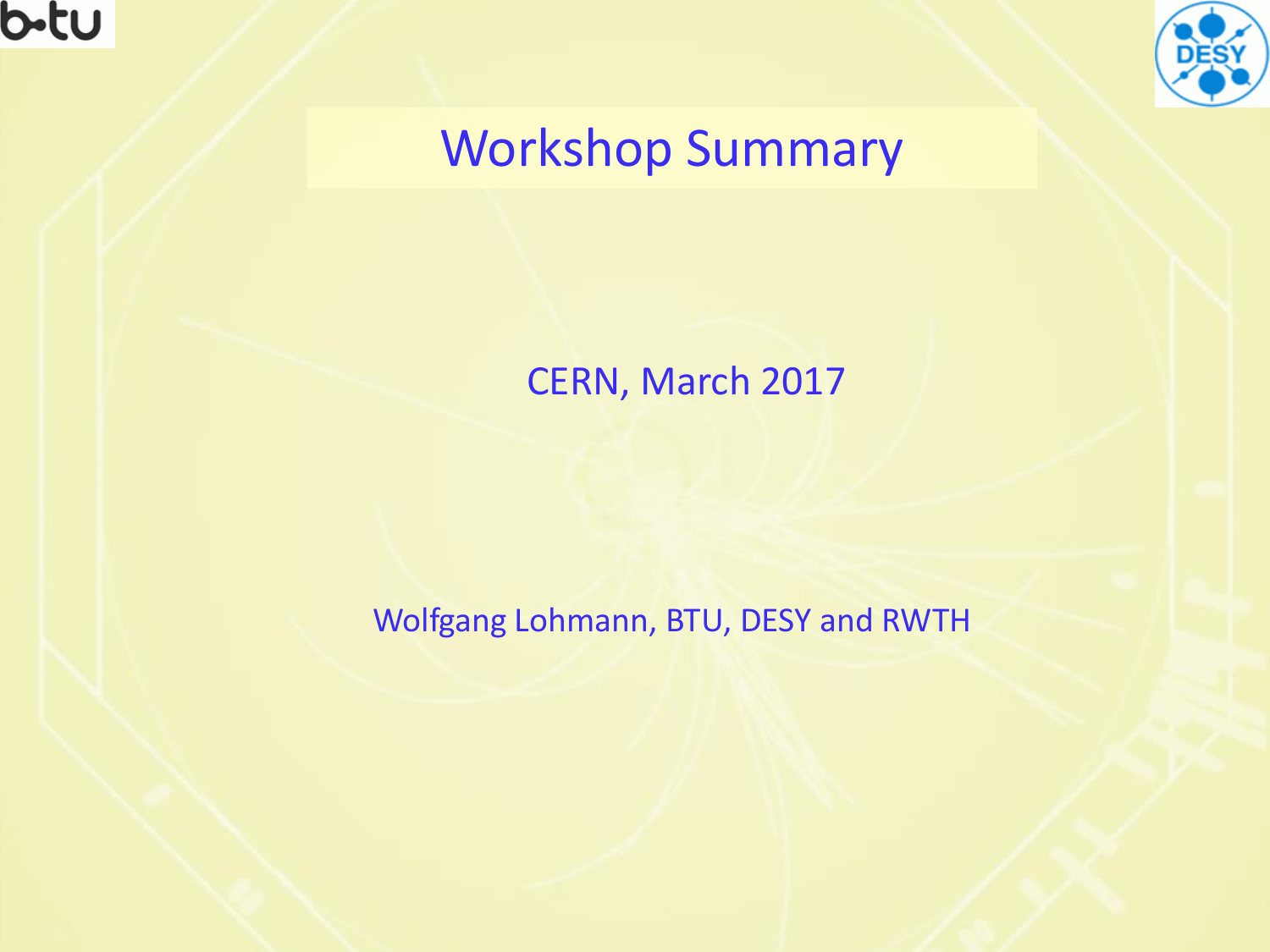# General talks

- Reports from the working groups (Marek Idzik & Oleksandr Borysov)
- 17 Talks about ongoing research work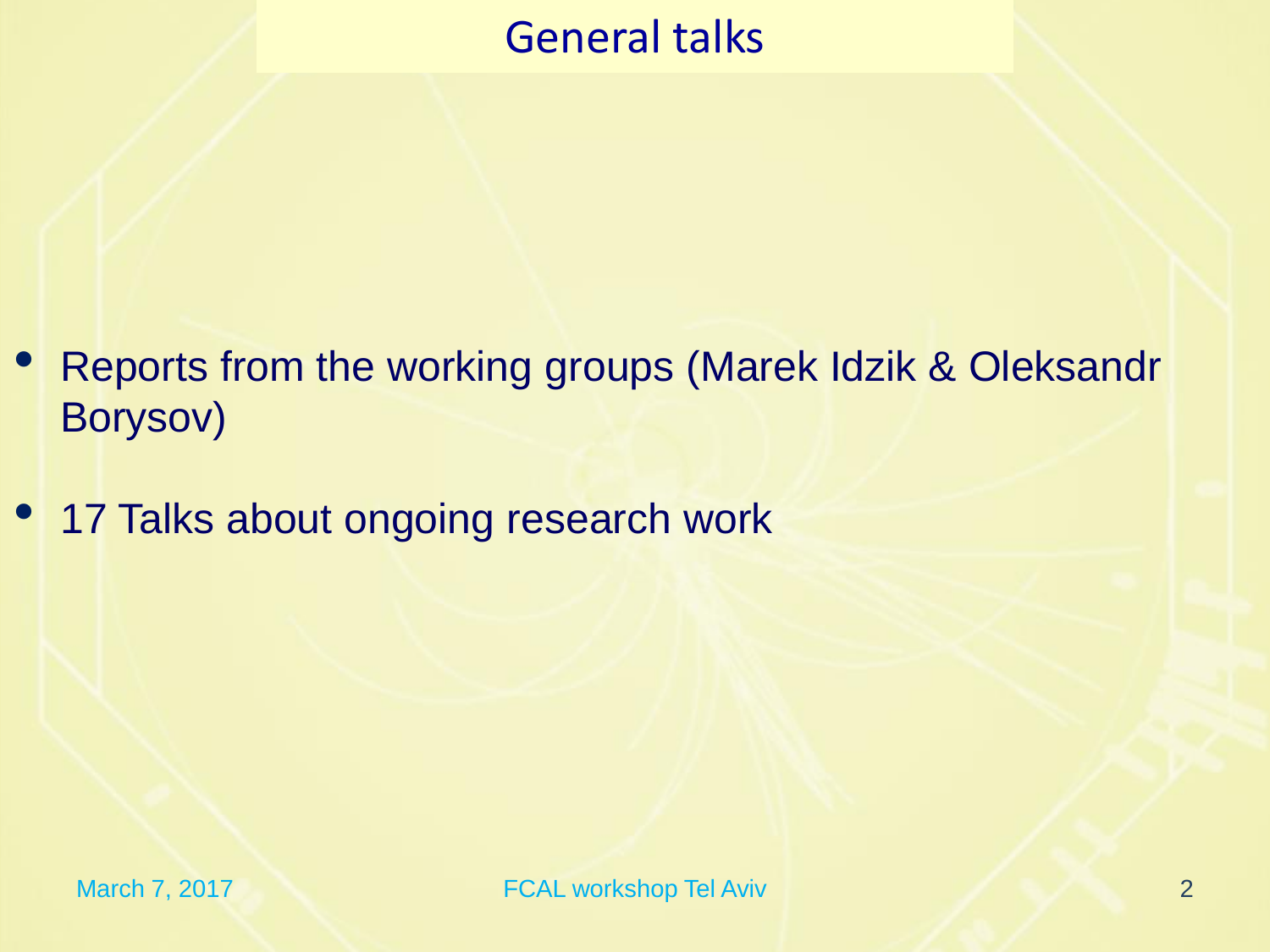## Simulations and Testbeam

#### Itamar Levy: Final results from TB 2014 Yan Benhammou: Results from DESY



# testbeam campaigns 2015 + 2016



#### Sasha Borysov: Signal analysis of the TB 2016 data



Maryna Borysova: Energy calibration of the TB 2016 data

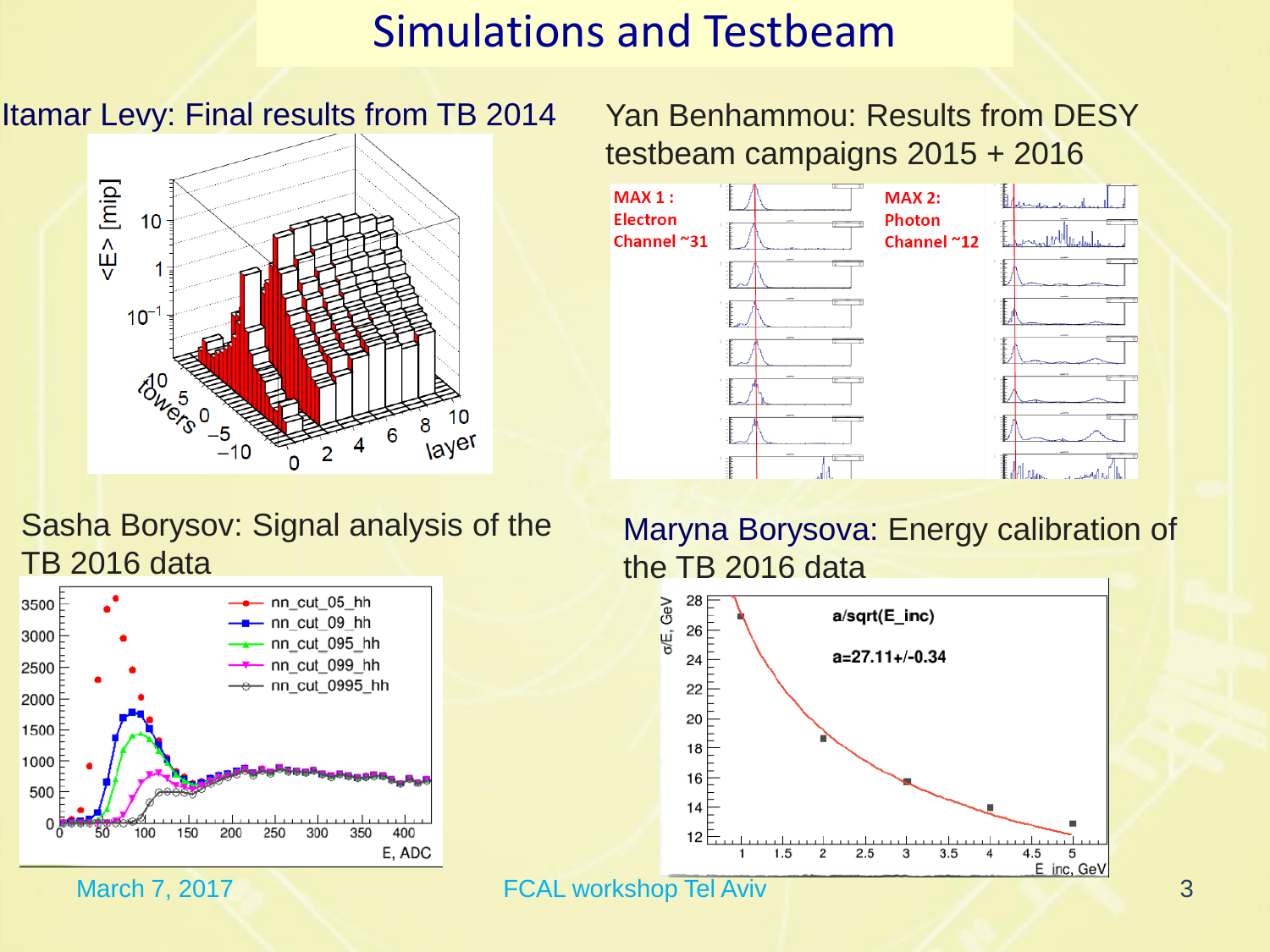#### Simulations and Testbeam

Veta Ghenescu: Noise analysis for 2016 TB Strahinja Lukic: Testbeam simulation



#### Bruce Schumm:Forward region simulation studies at SCIPP<br>Detected Vector





Andre Sailer: Updates on the FCal Reconstruction Software

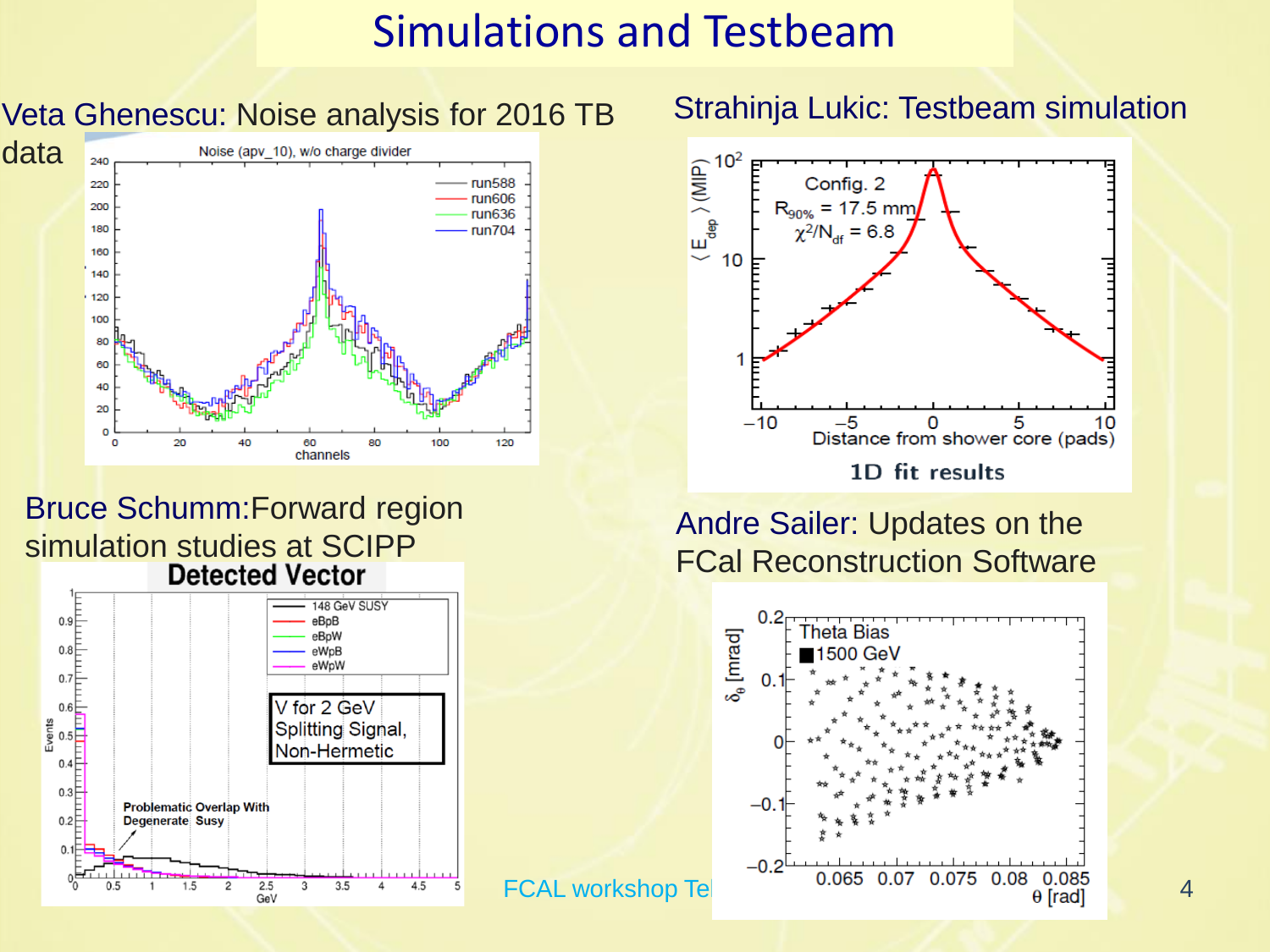## Publications and Hardware

Bruce Schumm**:** Radiation tests using high energy electrons at SLAC



#### Jacob Moron: Development of dedicated readout electronics for LumiCal



Eva Sicking: Multi-pad sensor testing for the CMS HGC SiW calorimeter



#### Leszek Zawiejski: Status of work on FPGA module prototype to ADC communication

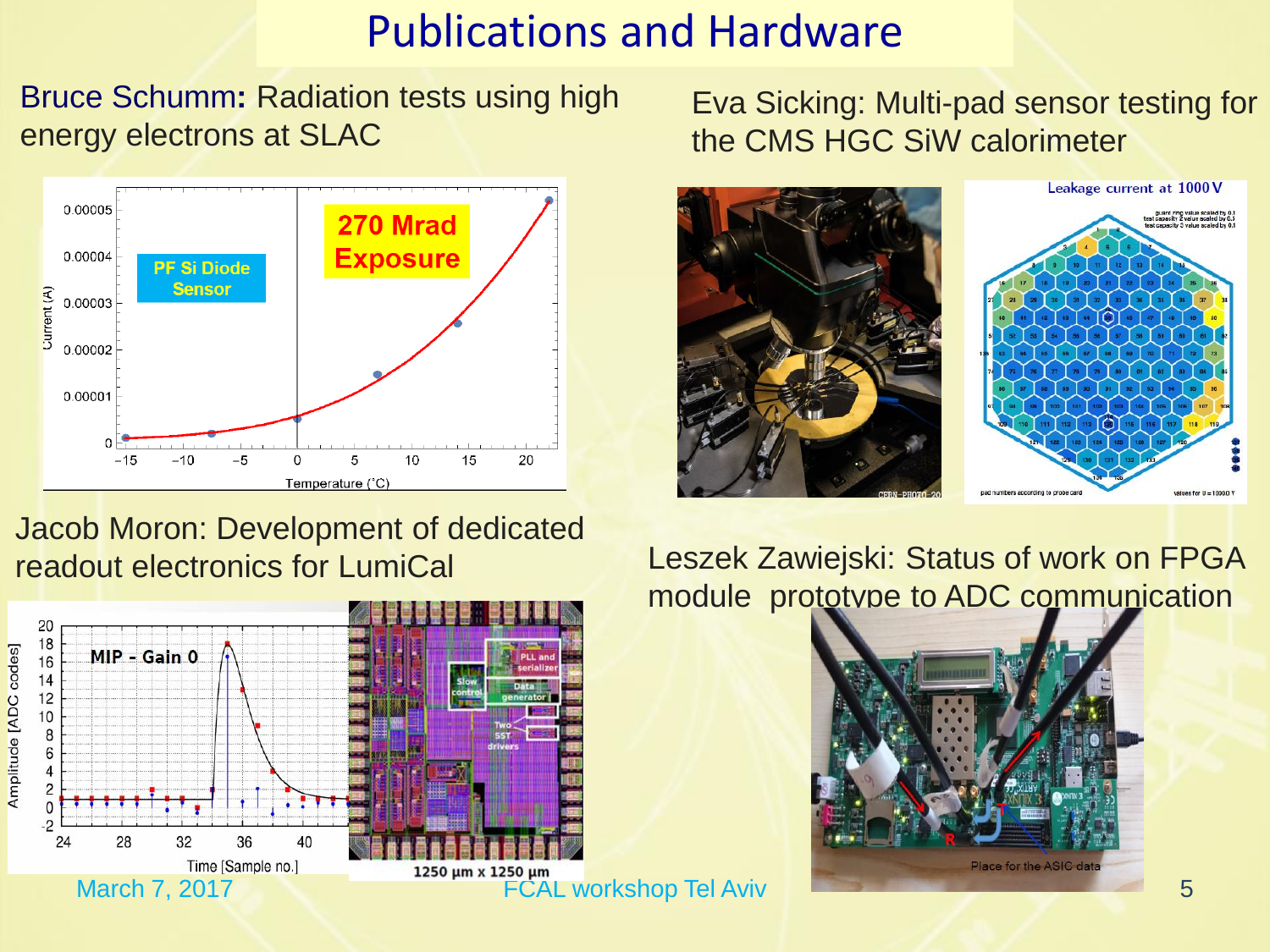## **Physics**

Beata Krupa: Status of the photon structure analysis including forward detectors





March 7, 2017 6 FCAL workshop Tel Aviv